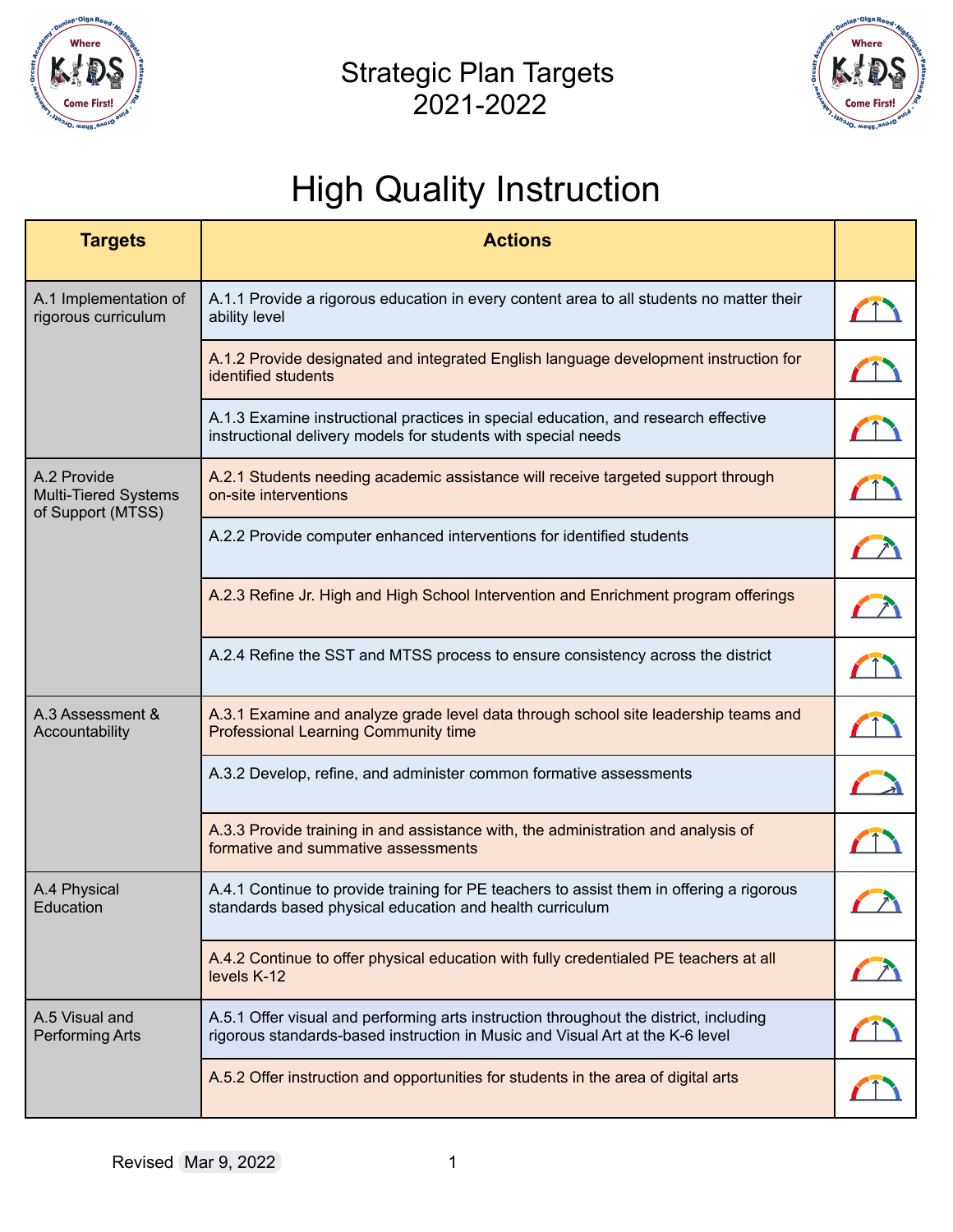

### Strategic Plan Targets 2021-2022 Future Ready



|                                                                                                            | 0001 V T 1 V V V Y                                                                                                                                                                                            |  |
|------------------------------------------------------------------------------------------------------------|---------------------------------------------------------------------------------------------------------------------------------------------------------------------------------------------------------------|--|
| <b>Targets</b>                                                                                             | <b>Actions</b>                                                                                                                                                                                                |  |
| B.1 The 4 Cs<br><b>Critical Thinking</b><br>Collaboration<br>Creativity and<br>Innovation<br>Communication | B.1.1 Provide opportunities for students to express their creativity and innovative<br>ideas in assignment completion, along with opportunities for students to showcase<br>their completed projects and work |  |
|                                                                                                            | B.1.2 Provide opportunities for students to participate in real-world problem solving,<br>and to present their solutions to a community audience                                                              |  |
|                                                                                                            | B.1.3 Provide opportunities and instruction in coding, robotics, gaming, and<br>animation                                                                                                                     |  |
|                                                                                                            | B.1.4 Provide opportunities for students to use a variety of digital communication<br>tools, including video and social/online platforms.                                                                     |  |
| <b>B.2 Character and</b><br>Citizenship<br>Development                                                     | B.2.1 Provide instruction in digital citizenship content to students at all grade<br>levels                                                                                                                   |  |
| <b>B.3 CTE and Career</b><br>Pathways                                                                      | B.3.1 Develop clearly defined career pathways, including CTE courses where<br>appropriate, at the high school level                                                                                           |  |
|                                                                                                            | B.3.2 Explore career pathways at the middle school level that align with identified<br>pathways at the high school level.                                                                                     |  |
| <b>B.4 Cultural</b><br>Understanding                                                                       | B.4.1 Provide training in supporting the needs of English learner, foster and<br>homeless youth                                                                                                               |  |
|                                                                                                            | B.4.2 Provide diversity inclusivity and acceptance training for students and staff                                                                                                                            |  |
| <b>B.5 Adaptive Learning</b><br>Spaces                                                                     | B.5.1 Provide online learning opportunities for students and staff                                                                                                                                            |  |
|                                                                                                            | B.5.2 Continue to support makerspaces and school gardens and utilize them to explore<br><b>STEM careers</b>                                                                                                   |  |
|                                                                                                            | B.5.3 Utilize outdoor spaces as flexible learning environments                                                                                                                                                |  |
|                                                                                                            | B.5.4 Consider utilizing Distance and Blended learning model opportunities beyond<br>the pandemic                                                                                                             |  |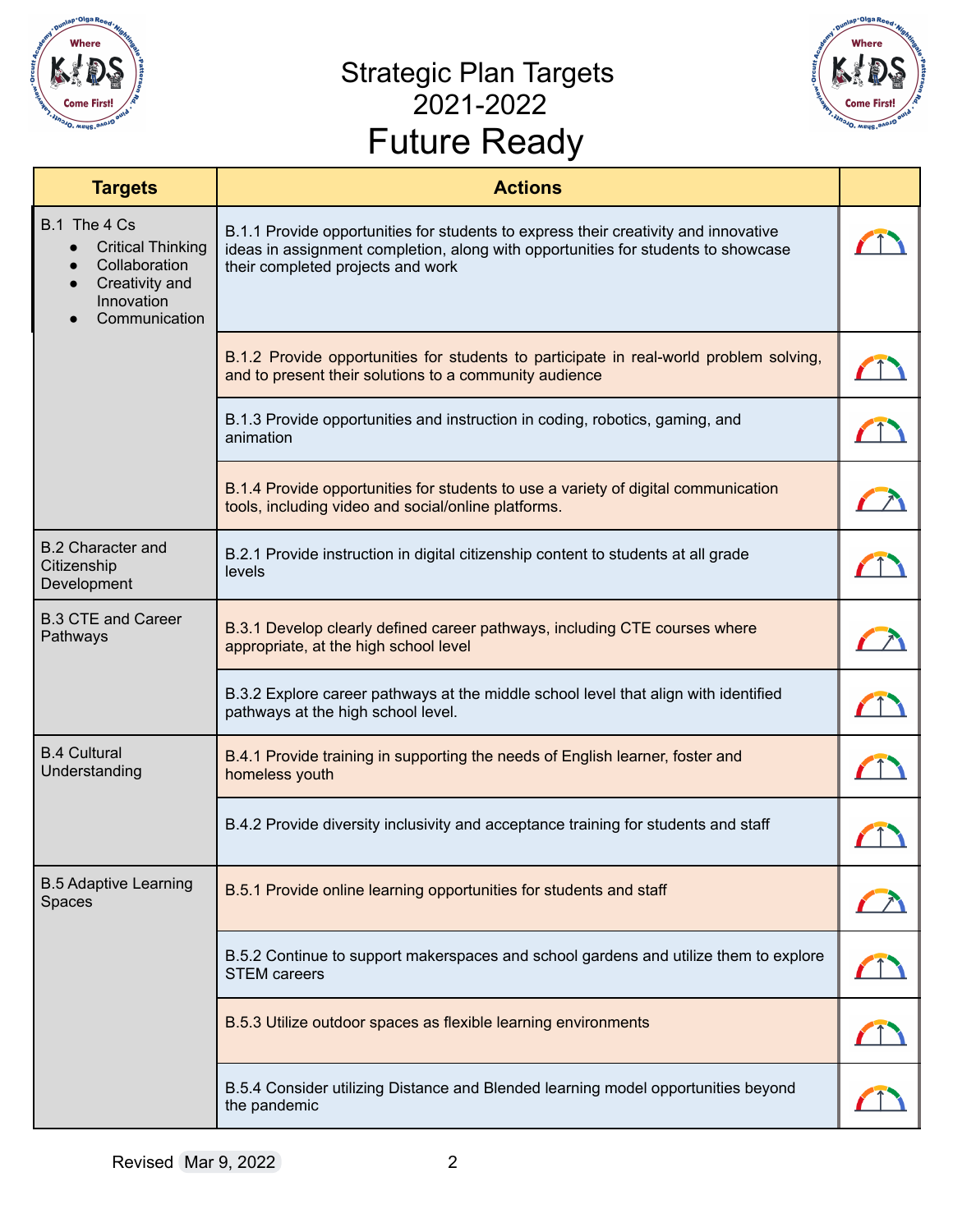



### Professional Development and Wellness

| <b>Targets</b>                                                                                                                  | <b>Actions</b>                                                                                                                                                                                                    |  |
|---------------------------------------------------------------------------------------------------------------------------------|-------------------------------------------------------------------------------------------------------------------------------------------------------------------------------------------------------------------|--|
| C.1 Professional<br><b>Learning Communities</b>                                                                                 | C.1.1 Provide time for staff to collaborate in PLC meetings focusing on data analysis,<br>intervention strategies and the implementation of Tier 1 instruction using adopted<br>standard-based curriculum         |  |
|                                                                                                                                 | C.1.2 Use digital collaboration tools for teacher collaboration (i.e. Google Suite). Explore<br>the use of the Canvas platform to assist with college readiness                                                   |  |
| C.2 Effective<br>Professional<br>Development<br>Cutting-Edge<br>$\bullet$<br>presenters<br>Flexible times<br>Coaching<br>Choice | C.2. Provide participant choice as appropriate, during professional development days<br>and offer other voluntary opportunities                                                                                   |  |
|                                                                                                                                 | C.2.2 Provide training in lesson design strategies that integrate technology and<br>ensures all students access to the core curriculum, including the embedded digital<br>tools available in curriculum adoptions |  |
|                                                                                                                                 | C.2.3 Provide professional development in the implementation of the California State<br><b>Standards</b>                                                                                                          |  |
|                                                                                                                                 | C.2.4 Continue to develop and enhance skills needed to successfully implement a<br>learning management system (Google Classroom or Seesaw), and continue exploring<br>Canvas platform                             |  |
| <b>C.3 Staff Wellness</b>                                                                                                       | C.3.1 Provide training and opportunities for staff to access supports provided through our<br>district benefits programs. Create user-friendly district benefits page on website                                  |  |
|                                                                                                                                 | C.3.2 Conduct surveys among staff to determine areas of interest for staff, as well as<br>areas where staff needs support                                                                                         |  |
|                                                                                                                                 | C.3.3 Develop opportunities for staff to work together to promote physical and mental<br>wellness                                                                                                                 |  |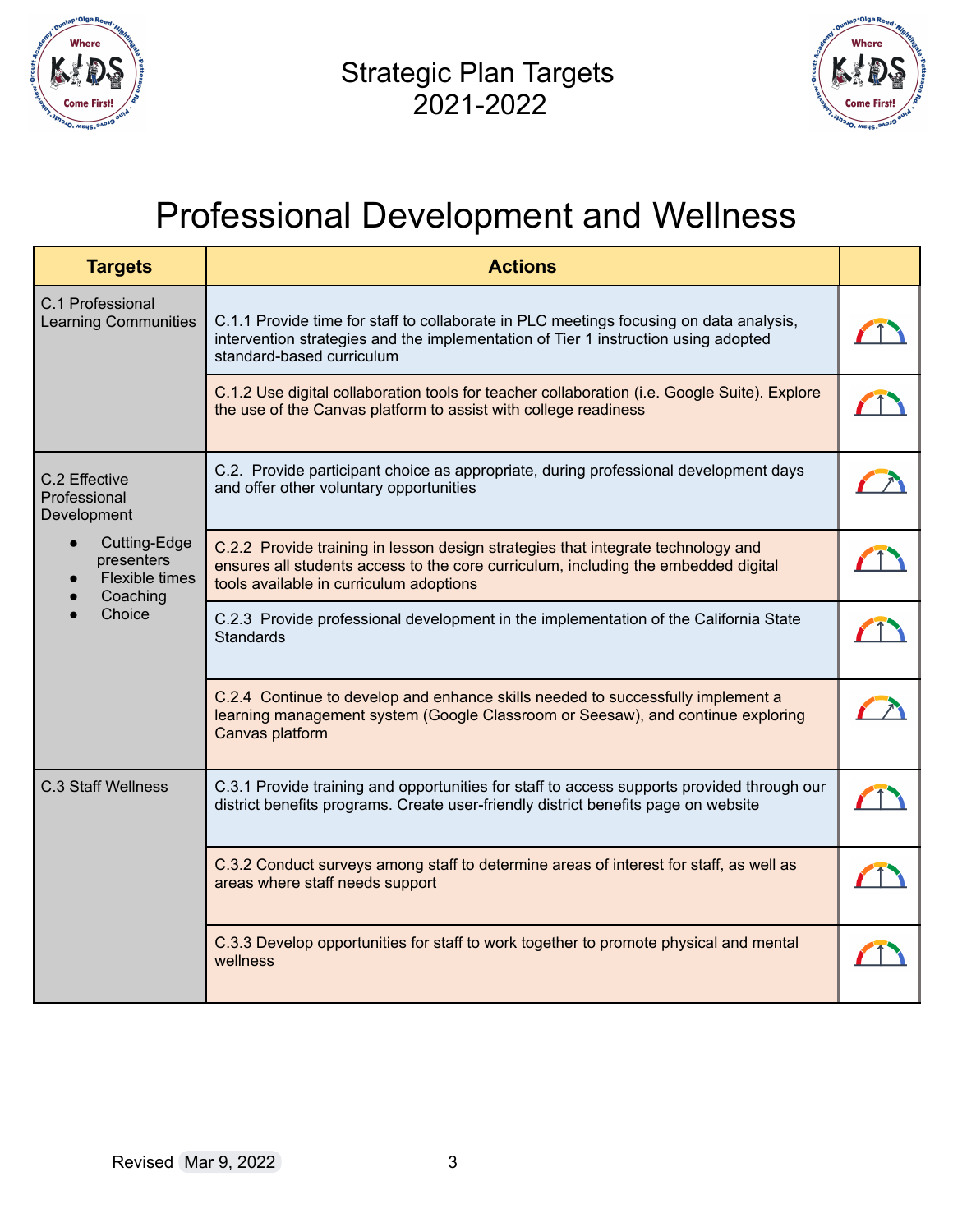

#### Strategic Plan Targets 2021-2022



## Whole Child Approach

| <b>Target</b>                                                | <b>Actions</b>                                                                                                                                                                                                                          |                                                                                                                                                                                                                                      |
|--------------------------------------------------------------|-----------------------------------------------------------------------------------------------------------------------------------------------------------------------------------------------------------------------------------------|--------------------------------------------------------------------------------------------------------------------------------------------------------------------------------------------------------------------------------------|
| <b>D.1 Social Emotional</b><br>Learning                      | D.1.1 Provide individual and small group counseling for students whose social<br>emotional needs impact their learning                                                                                                                  |                                                                                                                                                                                                                                      |
|                                                              | D.1.2 Provide training in identifying and overcoming the effects of trauma and stress<br>(Example: Emory, University- Community Resilience Model - SEE Learning, Social<br>Emotional Ethical Learning, CDE - Suicide Prevention Series) |                                                                                                                                                                                                                                      |
|                                                              | D.1.3 Implement SEL activities to reacquaint students back to campus life                                                                                                                                                               |                                                                                                                                                                                                                                      |
|                                                              | D.1.4 As part of social-emotional wellness education, integrate strategies for students<br>to be self-aware, empathetic toward others, and learn techniques to calm and focus the<br>mind (utilize the SEE learning Program)            |                                                                                                                                                                                                                                      |
|                                                              | D.1.5 Providing students with SEL lessons weekly                                                                                                                                                                                        |                                                                                                                                                                                                                                      |
| D.2 Positive Behavior<br>Intervention and<br>Supports (PBIS) | D.2.1 Provide continued support for the implementation of the Positive Behavior<br>Intervention Support (PBIS) at all schools in the district                                                                                           |                                                                                                                                                                                                                                      |
|                                                              | D.2.2 Collect and analyze suspension data at all schools, looking for trends and areas<br>in need of attention                                                                                                                          |                                                                                                                                                                                                                                      |
|                                                              | D.2.3 Explore alternatives to suspension from school, i.e. Restorative Practices utilizing<br>community agencies for support; CADA, FBSMV, etc.                                                                                         |                                                                                                                                                                                                                                      |
| D.3 School Safety                                            | D. 3.1 Complete Site Safety & Security Facility Projects district-wide                                                                                                                                                                  |                                                                                                                                                                                                                                      |
|                                                              | D. 3.2 Conduct training in the use of the Crisis-Go program and develop active<br>shooter and intruder protocols                                                                                                                        |                                                                                                                                                                                                                                      |
|                                                              | D.3.3 Conduct district-wide disaster response drill                                                                                                                                                                                     |                                                                                                                                                                                                                                      |
| D.4 Family Support                                           | D.4.1 Parent Education on relevant topics                                                                                                                                                                                               |                                                                                                                                                                                                                                      |
|                                                              | D.4.2 Partnering with community organizations to provide support to families in need                                                                                                                                                    | <b>Contract of the State of the State of the State of the State of the State of the State of the State of the State of the State of the State of the State of the State of the State of the State of the State of the State of t</b> |
|                                                              | D.4.3 Child Nutrition expanding to provide food to families (breakfast, lunch, and<br>dinner)                                                                                                                                           |                                                                                                                                                                                                                                      |